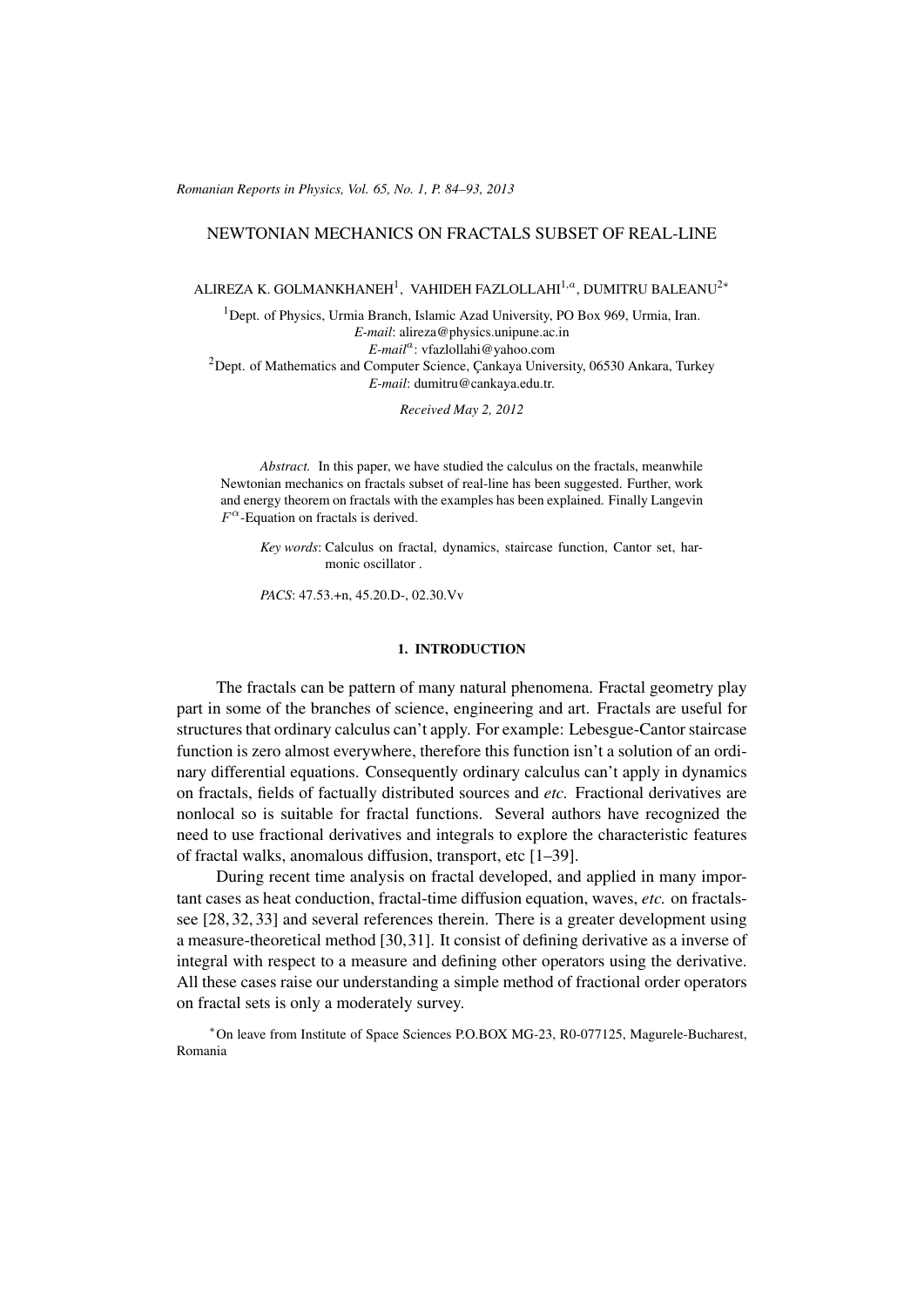Riemann integration like procedures have their own place. They are better and more useful algorithmic method [40]. In this paper we have used this frame work to generalized Newtonian mechanics on fractal subset real line. So we can modelled motion of particle undergoing fraction in a fractal medium.

The organization of the paper is as follows: We begin in section 2 by reviewing the *F <sup>α</sup>*-calculus. In section 3 Newtonian mechanics on fractal subset of real line has been introduced. In section 4 work and energy theorem on fractals subset of real line has been discussed. Section 5 we have presented Langevin *F <sup>α</sup>*-Equation On fractals subset real line. Section 6 is dedicated to our conclusions.

### 2. SUMMARY OF FRACTIONAL *F <sup>α</sup>*-CALCULUS

We begin by defining the integral staircase function [40].

# 2.1. THE MASS FUNCTION AND THE INTEGRAL STAIRCASE

**Definition 1:** *F* be a subset of real line  $(\Re)$ . Let *F* be in the most cases a fractal. The flag function for a set *F* is denoted by  $\theta(F, I)$  and define as [40].

$$
\theta(F, I) = \begin{cases} 1 & \text{if } F \cap I \neq \emptyset \\ 0 & \text{otherwise} \end{cases}
$$
 (1)

where  $I = [a, b]$  is a interval in  $\Re$ .

**Definition 2:** For a set *F* and a subdivision  $P_1a, b$ *, a < b* 

$$
\sigma^{\alpha}[F, I] = \sum_{i=1}^{n} \frac{(x_i - x_{i-1})^{\alpha}}{\Gamma(\alpha + 1)} \theta(F, [x_{i-1}, x_i]),
$$
\n(2)

where  $a < b$  and  $0 < \alpha \leq 1$ .

**Definition 3:** Given  $\delta > 0$  and  $a \leq b$  the coarse-grained mass  $\gamma_{\delta}^{\alpha}(F, a, b)$  of  $F \cap [a, b]$ is given by

$$
\gamma_{\delta}^{\alpha}(F,a,b) = \inf_{P_{[a,b]} : |P| \le \delta} \sigma^{\alpha}[F, I],\tag{3}
$$

where  $|P| = \max_{1 \leq i \leq n}(x_i - x_{i-1})$ . Taking infimum over all subdivisions *P* of [*a, b*] satisfying  $|P| \leq \delta$ .

**Definition 4:** The mass function  $\gamma^{\alpha}(F, a, b)$  is given by [40]

$$
\gamma^{\alpha}(F, a, b) = \lim_{\delta \to 0} \gamma^{\alpha}_{\delta}(F, a, b)
$$
\n(4)

**Definition 5:** Let  $a_0$  be an arbitrary but fixed real number. The integral staircase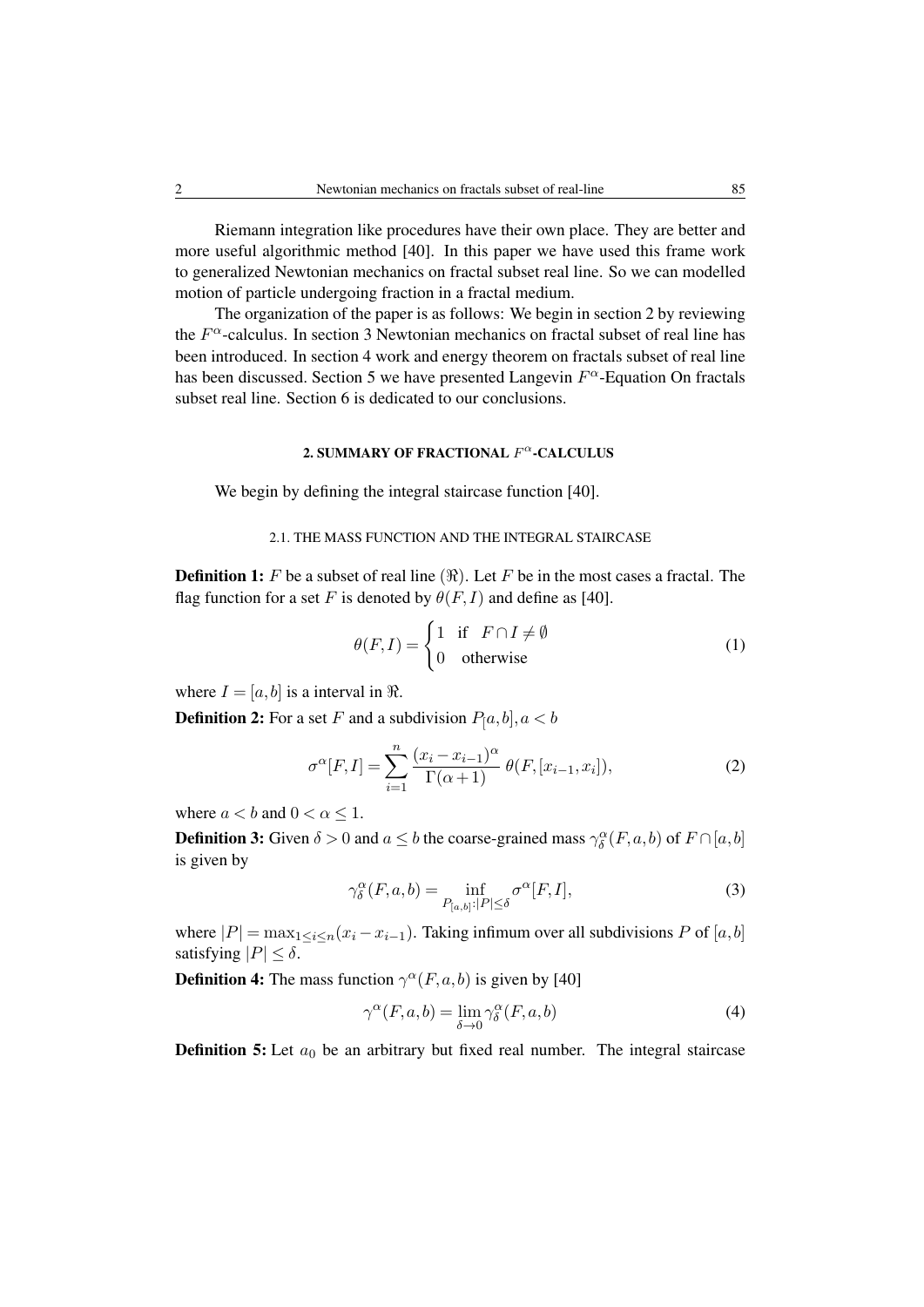function  $S_F^{\alpha}(x)$  of order  $\alpha$  for a set *F* is given by [40]

$$
S_F^{\alpha}(x) = \begin{cases} \gamma^{\alpha}(F, a_0, x) & \text{if } x \ge a_0 \\ -\gamma^{\alpha}(F, a_0, x) & \text{otherwise} \end{cases}
$$
(5)

**Definition 6:** We say that a point x is a point of change of a function  $f$  if  $f$  is not constant over any open interval  $(a, d)$  containing x. The set of all points of change of *f* is called the set of change of *f* and is denoted by Sch*f* [40].

**Definition 7:** The  $\gamma$ -dimension of  $F \cap [a, b]$  denoted by  $\dim_{\gamma}(F \cap [a, b])$  is

$$
\dim_{\gamma}(F \cap [a, b]) = \inf \{ \alpha : \gamma^{\alpha}(F, a, b) = 0 \}
$$
  
=  $\sup \{ \alpha : \gamma^{\alpha}(F, a, b) = \infty \}$  (6)

**Definition 8:** Let  $F \subset R$  be such that  $S_F^{\alpha}(x)$  is finite for all  $x \in R$  for  $\alpha = \dim_{\gamma} F$ . Then the Sch( $S_F^{\alpha}$ ) is said to be *α*-perfect (Closed and every point of Sch( $S_F^{\alpha}$ ) is its limit point).

#### 2.2. F-LIMIT AND F- CONTINUITY

**Definition 9:** Let  $F \subset R$ ,  $f : R \to R$  and  $x \in F$ . A number *l* is said to be the limit of *f* through the points of *F* or simply *F*-limit of *f* as  $y \to x$  if given any  $\epsilon > 0$  there exists  $\delta > 0$  such that [40]

$$
y \in F \quad \text{and} \quad |y - x| < \delta \Rightarrow |f(y) - l| < \epsilon \tag{7}
$$

If such a number exists then it is denoted by

$$
l = F - \lim_{y \to x} f(y) \tag{8}
$$

**Definition 10:** A function  $f : R \Rightarrow R$  is said to be *F*-continues at  $x \in F$  if

$$
f(x) = F - \lim_{y \to x} f(x) \tag{9}
$$

### 2.3. *F <sup>α</sup>*-INTEGRATION

Definition 11: Let *f* be bounded function on *F* and *I* be a closed interval [40]. Then

$$
M[f, F, I] = \sup_{x \in F \cap I} f(x) \quad \text{if } F \cap I \neq \emptyset
$$
  
= 0 otherwise (10)

and similarly

$$
m[f, F, I] = \inf_{x \in F \cap I} f(x) \quad \text{if } F \cap I \neq \emptyset
$$
  
= 0 otherwise (11)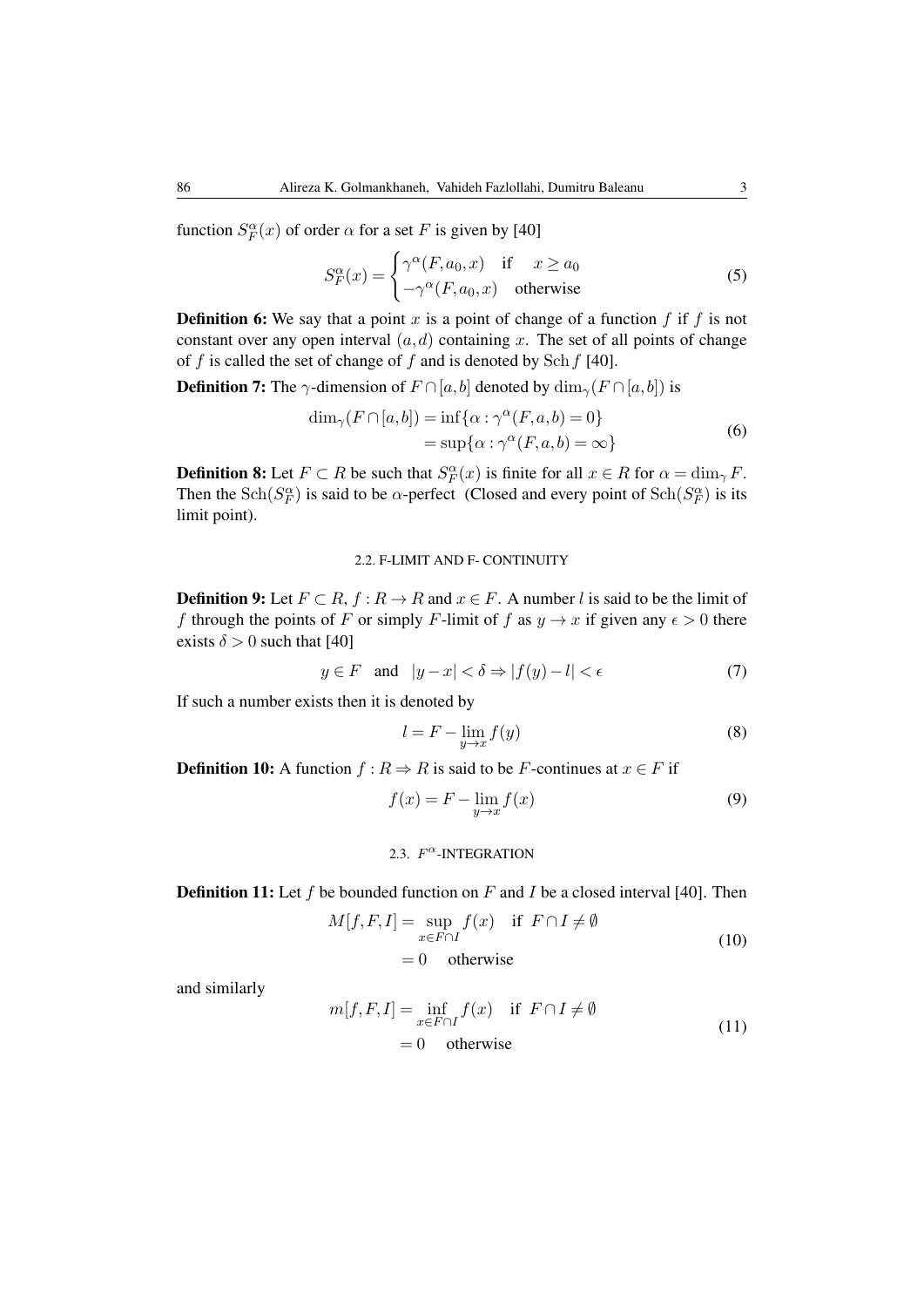**Definition 12:** Let  $S_F^{\alpha}(x)$  be finite for  $x \in [a, b]$ . Let *P* be a subdivision of  $[a, b]$  with points  $x_0, \ldots, x_n$  The upper  $F^{\alpha}$ -sum and the lower  $F^{\alpha}$ -sum for function  $f$  over the subdivision *P* are given respectively by [40]

$$
U^{\alpha}[f, F, P] = \sum_{i=1}^{n} M[f, F, [x_i, x_{i-1}]](S_F^{\alpha}(x_i, x_{i-1}))
$$
\n(12)

and

$$
L^{\alpha}[f, F, P] = \sum_{i=1}^{n} m[f, F, [x_i, x_{i-1}]](S_F^{\alpha}(x_i, x_{i-1}))
$$
\n(13)

**Definition 13:** If *f* be a bounded function on *F*. we say that *f* is  $F^{\alpha}$ -integrable on  $[a, b]$  if [40]

$$
\underline{\int_{a}^{b} f(x) d_{F}^{\alpha} x = \sup_{P_{[a,b]}} L^{\alpha}[f, F, P]} = \overline{\int_{a}^{b} f(x) d_{F}^{\alpha} x = \inf_{P_{[a,b]}} U^{\alpha}[f, F, P]} \tag{14}
$$

In that case the  $F^{\alpha}$ -integral of *f* on [*a, b*] denoted by  $\int_a^b f(x) d_F^{\alpha} x$  is given by the common value [40].

Properties [40]:

$$
\int_{a}^{b} f(x)d_{F}^{\alpha}x = \int_{a}^{c} f(x)d_{F}^{\alpha}x + \int_{c}^{b} f(x)d_{F}^{\alpha}x \tag{15}
$$

$$
\int_{a}^{b} \lambda f(x) d_{F}^{\alpha} x = \lambda \int_{a}^{b} f(x) d_{F}^{\alpha} x, \text{ where } \lambda \text{ is constant}
$$
 (16)

$$
\int_{a}^{b} (f(x) + g(x))d_F^{\alpha} x = \int_{a}^{b} f(x)d_F^{\alpha} x + \int_{a}^{b} g(x)d_F^{\alpha} x \tag{17}
$$

$$
\int_{a}^{b} f(x) d_{F}^{\alpha} x \ge \int_{a}^{b} g(x) d_{F}^{\alpha} x \quad \text{if } f(x) \ge g(x) \tag{18}
$$

$$
\int_{b}^{a} f(x) d_{F}^{\alpha} x = -\int_{a}^{b} f(x) d_{F}^{\alpha} x \tag{19}
$$

2.4. *F <sup>α</sup>*-DIFFERENTIATION

**Definition 14:** If *F* is an  $\alpha$ -perfect set then the  $F^{\alpha}$ -derivative of *f* at *x* is [40]

$$
D_{F}^{\alpha}f(x) = \begin{cases} F - \lim_{y \to x} \frac{f(y) - f(x)}{S_{F}^{\alpha}(y) - S_{F}^{\alpha}(x)} & \text{if } x \in F \\ 0 & \text{otherwise} \end{cases}
$$
 (20)

if the limit exists.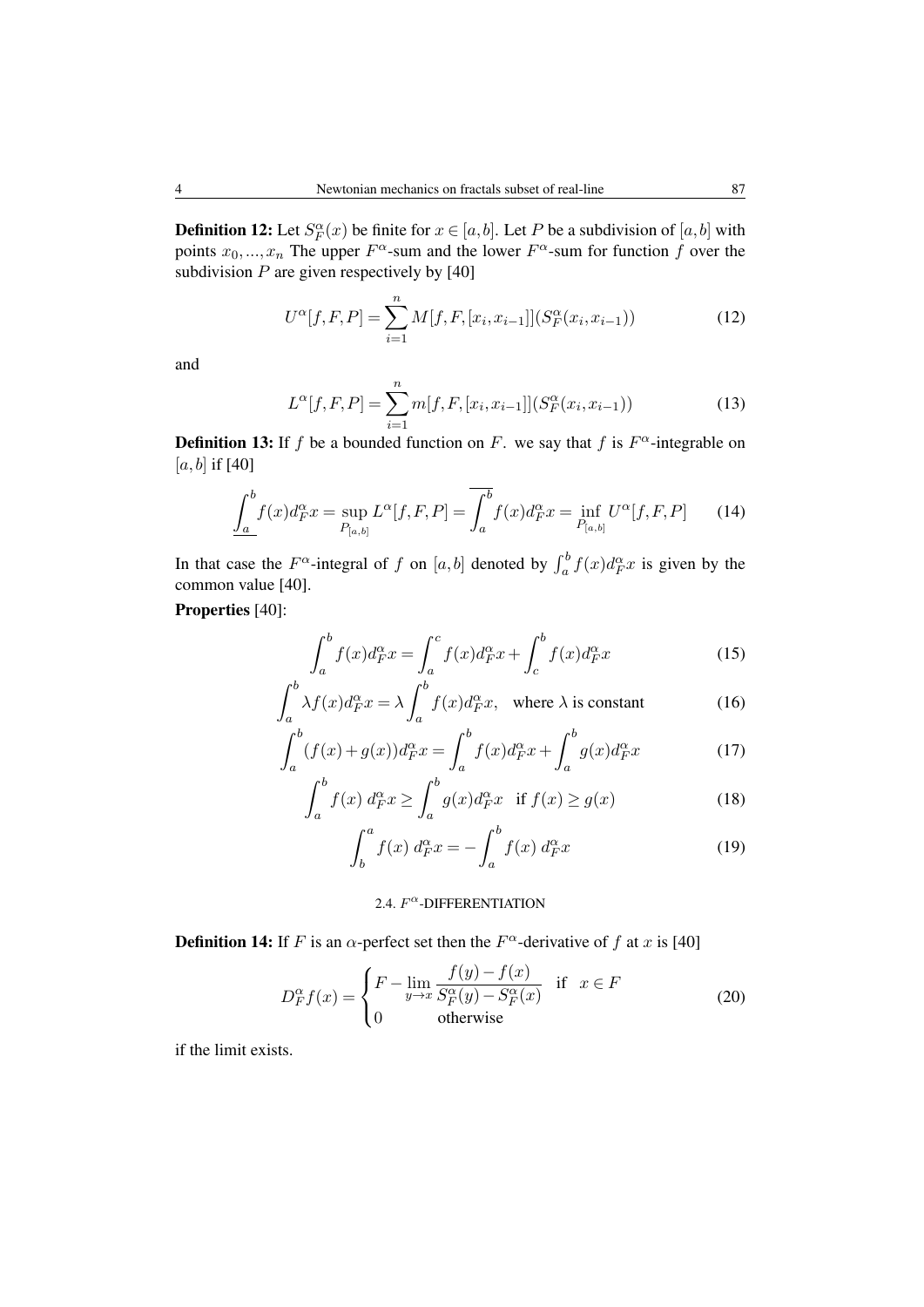Properties:

$$
D_F^{\alpha} \lambda f(x) = \lambda D_F^{\alpha} f(x)
$$

$$
D_F^{\alpha} (f(x) + g(x)) = D_F^{\alpha} f(x) + D_F^{\alpha} g(x)
$$

$$
D_F^{\alpha} c = 0 \quad \text{if } c \text{ is constant}
$$

$$
D_F^{\alpha} (u(x)v(x)) = (D_F^{\alpha} u(x))v(x) + u(x)(D_F^{\alpha} v(x)).
$$

### 2.5. FUNDAMENTAL THEOREM OF *F <sup>α</sup>*-CALCULUS

**Theorem 1:** Let  $F \subset R$  be an  $\alpha$ -perfect set. If f is bounded on F is an F-continuous function on  $F \cap [a, b]$  and [40]

$$
g(x) = \int_{a}^{x} f(y)d_{F}^{\alpha}y
$$
 (21)

for all  $x \in [a, b]$  then

$$
D_F^{\alpha} g(x) = f(x) \chi_F(x) \tag{22}
$$

**Theorem 2:** Let  $f: R \to R$  be a continuous  $F^{\alpha}$ -differentiable function such that Sch(*f*) is contained in an  $\alpha$ -perfect set *F* and  $h : R \to R$  be *F*-continuous such that

$$
D_F^{\alpha} f(x) = h(x) \chi_F(x) \tag{23}
$$

then

$$
\int_{a}^{b} h(x)d_{F}^{\alpha}x = f(b) - f(a)
$$
 (24)

**Theorem 3:** Let the functions  $u: R \to R$   $v: R \to R$  be such that 1.*u*(*x*) is continuous on [*a, b*] and Sch(*u*) ⊂ *F*  $2.D_F^{\alpha}u(x)$  exists and is *F*-continuous on [*a*,*b*] 3. $v(x)$  is *F*-continuous on [a, b] [40]. Then

$$
\int_{a}^{b} u(x)v(x)d_F^{\alpha}x = [u(x)\int_{a}^{x} v(x')d_F^{\alpha}x']_{a}^{b} - \int_{a}^{b} D_F^{\alpha}u(x)\int_{a}^{x} v(x')d_F^{\alpha}d_F^{\alpha}x. \quad (25)
$$

Remarks [40]:

$$
\int_0^y (S_F^{\alpha}(x))^n d_F^{\alpha} x = \frac{1}{n+1} (S_F^{\alpha}(y))^{n+1}
$$
  

$$
D_F^{\alpha}(S_F^{\alpha}(x))^n = n (S_F^{\alpha}(x))^{n-1} \chi_F(x)
$$

#### 3. NEWTONIAN MECHANICS ON FRACTALS

#### 3.1. KINEMATICS OF MOTION

**Generalized average velocity:** Suppose  $x_F^{\alpha}(t)$  is position function of a particle. Such that  $\text{Sch}(x_F^{\alpha}(t))$  is *α*-perfect set then we can define the generalized average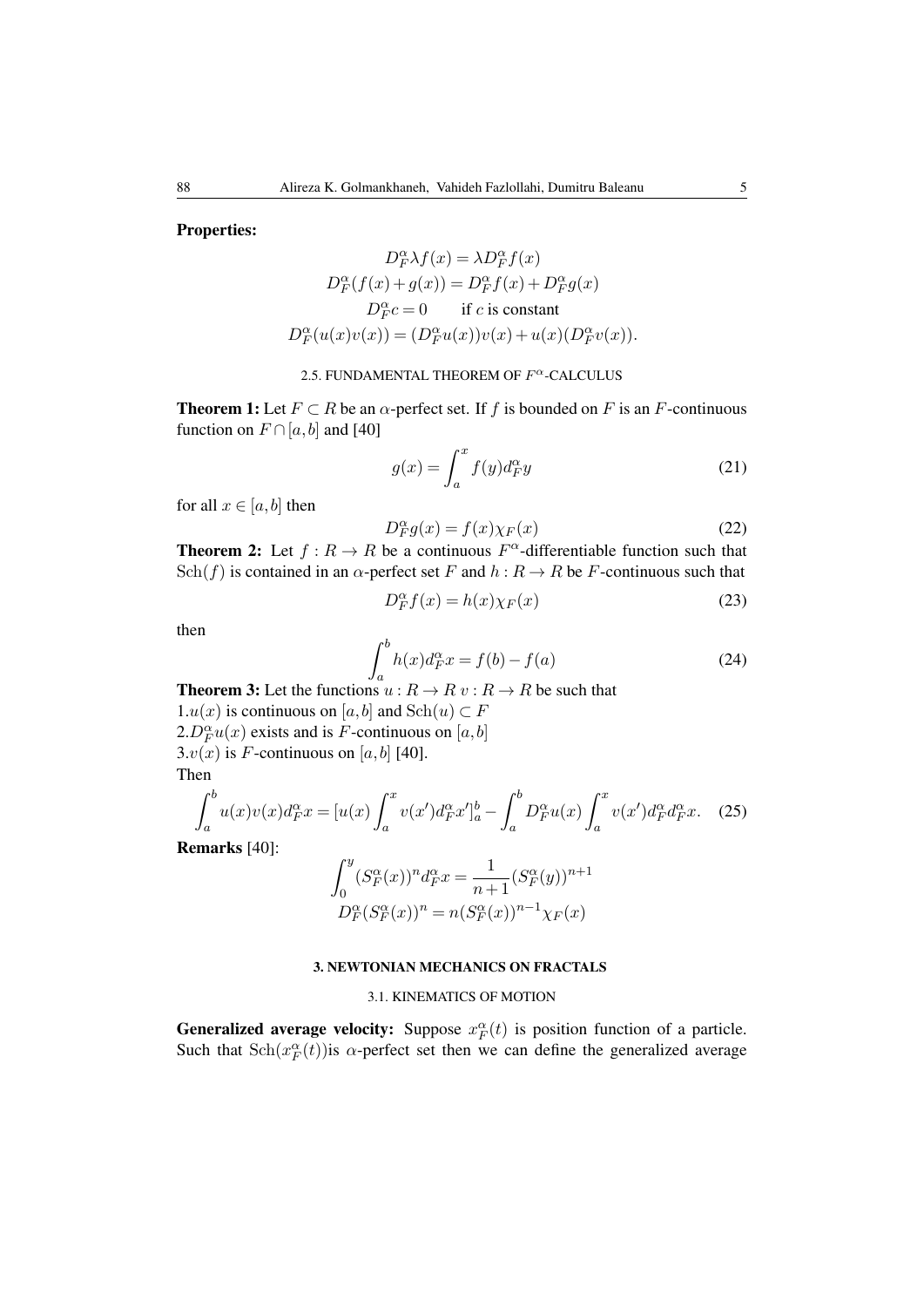velocity between  $[t_1, t_2]$  as follows:

$$
\overline{v_F^{\alpha}}(t) = \frac{x_F^{\alpha}(t_2) - x_F^{\alpha}(t_1)}{S_F^{\alpha}(t_2) - S_F^{\alpha}(t_1)}
$$
(26)

**Generalized velocity:** If  $x_F^{\alpha}(t)$  is position function of a particle. Let  $\text{Sch}(x_F^{\alpha}(t))$  is *α*-perfect set. The velocity of particle on a fractal set  $F$  is defined

$$
v_F^{\alpha}(t) = D_F^{\alpha}(t)
$$
 (27)

**Generalized average acceleration:** Let  $x_F^{\alpha}(t)$  be velocity function of a particle. Therefore, we define average acceleration of a particle as follows

$$
\overline{a_F^{\alpha}}(t) = \frac{v_F^{\alpha}(t_2) - v_F^{\alpha}(t_1)}{S_F^{\alpha}(t_2) - S_F^{\alpha}(t_1)}
$$
\n(28)

Here  $\text{Sch}(v_F^{\alpha}(t))$  is  $\alpha$ -perfect set.

**Generalized acceleration:** Consider  $x_F^{\alpha}(t)$  as position function of a particle. So we can define the generalized acceleration as

$$
a_F^{\alpha}(t) = (D_F^{\alpha})^2 x_F^{\alpha}(t) = D_F^{\alpha} v_F^{\alpha}(t)
$$
\n(29)

Where  $\text{Sch}(x_F^{\alpha}(t))$ ,  $v_F^{\alpha}(t)$  are  $\alpha$ -perfect set.

Example 1. Suppose a particle is moving with constant acceleration such *kχ<sup>F</sup>* . Then the position and velocity function of particle can be derived as follows

$$
a_F^{\alpha}(t) = D_F^{\alpha} v_F^{\alpha}(t) = k \chi_F \tag{30}
$$

then by applying  $F^{\alpha}$ -integration in both side we have

$$
v_F^{\alpha}(t) = v_F^{\alpha}(t_1) + k\chi_F(S_F^{\alpha}(t) - S_F^{\alpha}(t_1))
$$
\n(31)

likewise using  $F^{\alpha}$ -integration in both side we obtain

$$
x_F^{\alpha}(t) = k \frac{\chi_F}{2} (S_F^{\alpha}(t) - S_F^{\alpha}(t_1))^2 + x_F^{\alpha}(t_1) + \chi_F \ v_F^{\alpha}(t_1) (S_F^{\alpha}(t) - S_F^{\alpha}(t_1)) \tag{32}
$$

# 3.2. DYNAMICS OF MOTION

**Generalized momentum:** If  $x_F^{\alpha}(t)$  is position function of particle such that Sch $(x_F^{\alpha}(t))$  is  $\alpha$ -perfect set. Let  $v_F^{\alpha}(t)$ 

$$
p_F^{\alpha} = m v_F^{\alpha} \tag{33}
$$

Generalized Newton's second law: Suppose a particle with mass *m* whose position function  $x_F^{\alpha}(t)$  is such that  $\text{Sch}(x_F^{\alpha}(t))$  is  $\alpha$ -perfect set. Then generalized Newton law is

$$
f_F^{\alpha} = m \, a_F^{\alpha}(t) \tag{34}
$$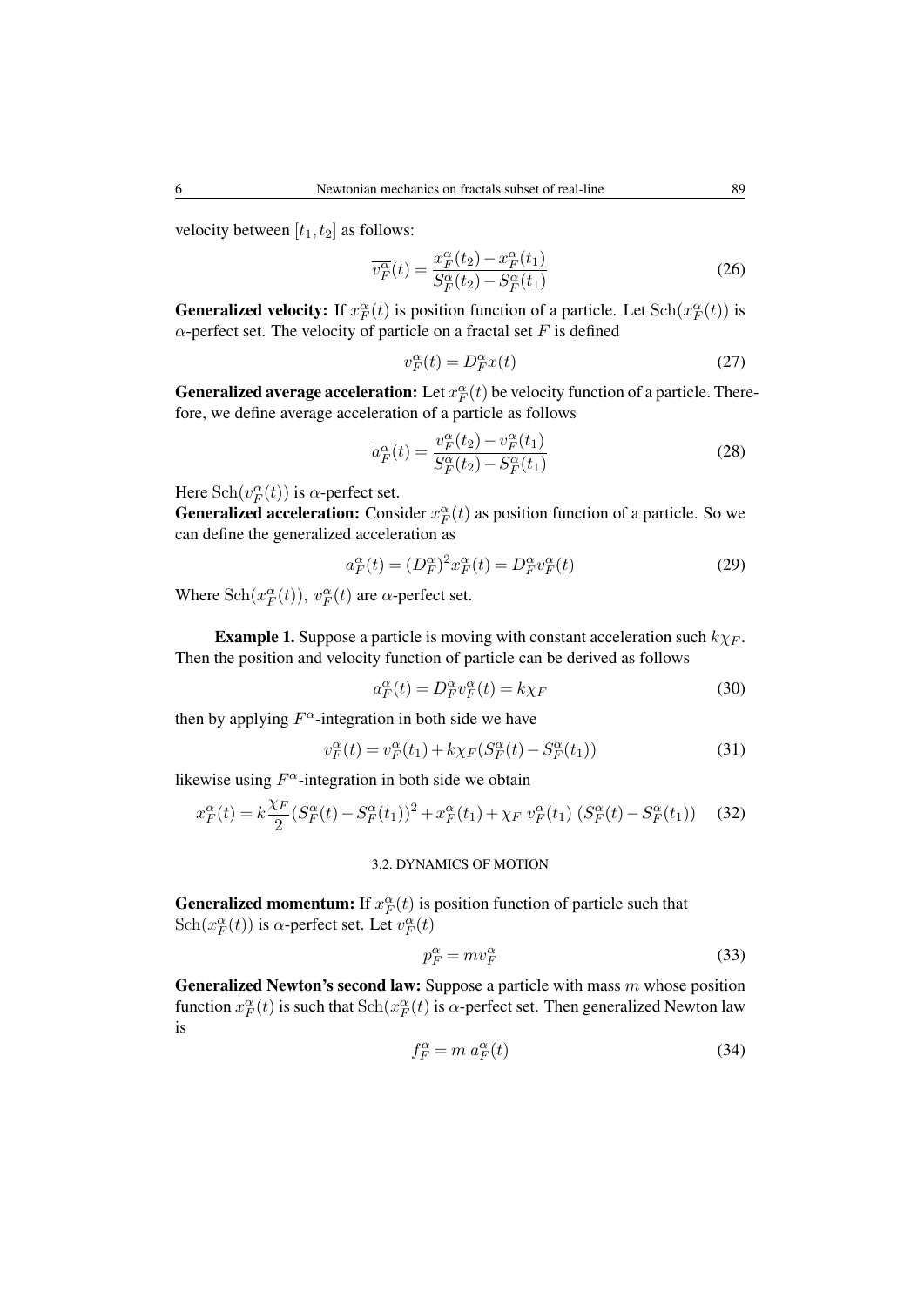or

$$
f_F^{\alpha} = D_F^{\alpha} p_F^{\alpha} \tag{35}
$$

**Example 2.** Suppose the force applied to a particle is  $f_F^{\alpha} = (S_F^{\alpha}(t))^2$  then equation of the motion as follows:

$$
a_F^{\alpha}(t) = \frac{1}{m} (S_F^{\alpha}(t))^2
$$
\n(36)

then velocity will be

$$
v_F^{\alpha}(t) = v_F^{\alpha}(t_1) + \frac{1}{3m} (S_F^{\alpha}(t) - S_F^{\alpha}(t_1))^3
$$
\n(37)

position function

$$
x_F^{\alpha}(t) = x_F^{\alpha}(t_1) + v_F^{\alpha}(t_1) \left( S_F^{\alpha}(t) - S_F^{\alpha}(t_1) \right) + \frac{1}{12m} \left( \left( S_F^{\alpha}(t) - S_F^{\alpha}(t_1) \right)^4 \tag{38}
$$

### 4. WORK AND ENERGY THEOREM ON FRACTALS

**Generalized kinetic energy:** If  $x_F^{\alpha}(t)$  is position function of particle such that Sch $(x_F^{\alpha}(t))$  is *α*-perfect set. Let  $v_F^{\alpha}(t)$  be velocity of particle

$$
k_F^{\alpha} = \frac{1}{2}m \ (v_F^{\alpha})^2
$$
 (39)

**Generalized potential energy:** Let  $f_F^{\alpha}$  be generalized conservative force that means  $F^{\alpha}$ -integral of  $f_F^{\alpha}$  in the closed curve be zero. Then we can derive the generalized potential  $u_F^{\alpha}$  as follows

$$
u_F^{\alpha}(t) = u_F^{\alpha}(a) - \chi_F \int_a^t f_F^{\alpha} d_F^{\alpha} x \tag{40}
$$

or

$$
f_F^{\alpha} = -D_F^{\alpha} u_F^{\alpha}(t)
$$
 (41)

**Example 3.** Let the conservative force  $f_C^{\alpha} = x \chi_C(x)$  here *C* stand for Cantor set. then the corresponding potential will be

$$
u_C^{\alpha}(t) = u_C^{\alpha}(a) - \chi_C \int_a^t x d_C^{\alpha} x
$$
  
=  $u_C^{\alpha}(a) - \chi_C \sum_{n=1}^{\infty} I_n(t)$ , (42)

where *C* stand for Cantor set [40].

$$
I_n(t) = \begin{cases} 0 & \text{if } y_n(t) = 0 \text{ or } y_i(t) = 1 \text{ for some } i < n \\ \frac{1}{\Gamma(\alpha+1)} \left[ \frac{T_{n-1}(y)}{2^n} + \frac{1}{2 \cdot 6^n} \right] & \text{otherwise} \end{cases}
$$
(43)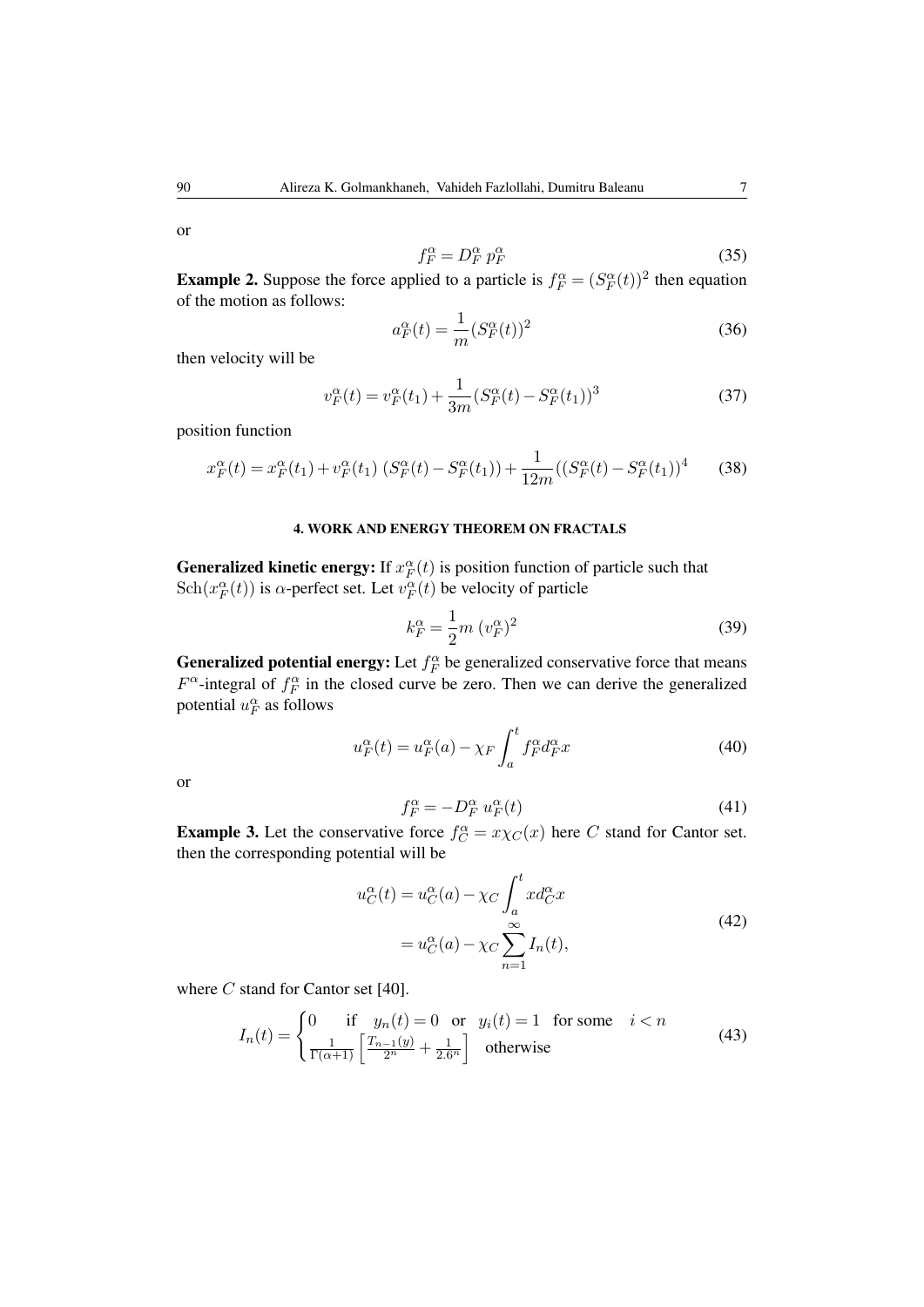An approximation of  $y \in [0,1]$  by a finite number of digits is denoted by

$$
T_0(t) = 0
$$
 and  $T_n(t) = \sum_{i=1}^n \frac{y_i(t)}{3^i}$  (44)

**Generalized work and energy theorem on fractals:** If  $x_F^{\alpha}(t)$  is position function of particle such that  $\text{Sch}(x_F^{\alpha}(t))$  is  $\alpha$ -perfect set. Let  $v_F^{\alpha}(t)$  be velocity of particle

$$
\frac{1}{2}m\ (v_F^{\alpha}(t_2))^2 - \frac{1}{2}m\ (v_F^{\alpha}(t_1))^2 = \int_{t_1}^{t_2} f_F^{\alpha} d_F^{\alpha} x \tag{45}
$$

Example 4. Suppose we have a particle having simple harmonic oscillator the conservation of energy is as follows:

$$
\frac{1}{2}m\ (v_F^{\alpha}(t_2))^2 - \frac{1}{2}m\ (v_F^{\alpha}(t_1))^2 = \chi_C \sum_{n=1}^{\infty} I_n(t)
$$
\n(46)

### 5. LANGEVIN  $F^{\alpha}$ -EQUATION ON FRACTALS

The theory of Brownian motion is the simplest way to treat the dynamics of non-equilibrium system. The fundamental equation is called the Langevin equation, it contains both frictional forces and random forces. The fluctuation-dissipation theorem relates these forces to each other. While the motion of a dust particle performing Brownian motion appears to be quite random, it must nevertheless be describable by the same equation of motion as is any other dynamical system. The equations of motion for the Brownian particle are Langevinian equations. Langevinian equations on the fractals subset real line is introduced. Generalized Langevinian *F <sup>α</sup>*-equation of a Brownian particle of mass *m*, with the surrounding medium represented by a generalized force  $-\epsilon \chi_F v(t)$  and random density fluctuations in the fluid is

$$
\frac{m}{2}(D_F^{\alpha})^2 x(t) = -\epsilon \chi_F v(t) + \zeta \xi(t),\tag{47}
$$

where  $\xi(t)$  random force and  $\zeta$  is constant.

## 6. CONCLUSION

In this work we have generalized Newtonian mechanics on the fractals subset of real line. Subsequently one can model one dimensional motion of a particle such that underling medium is a fractal set *e.g.* cloud.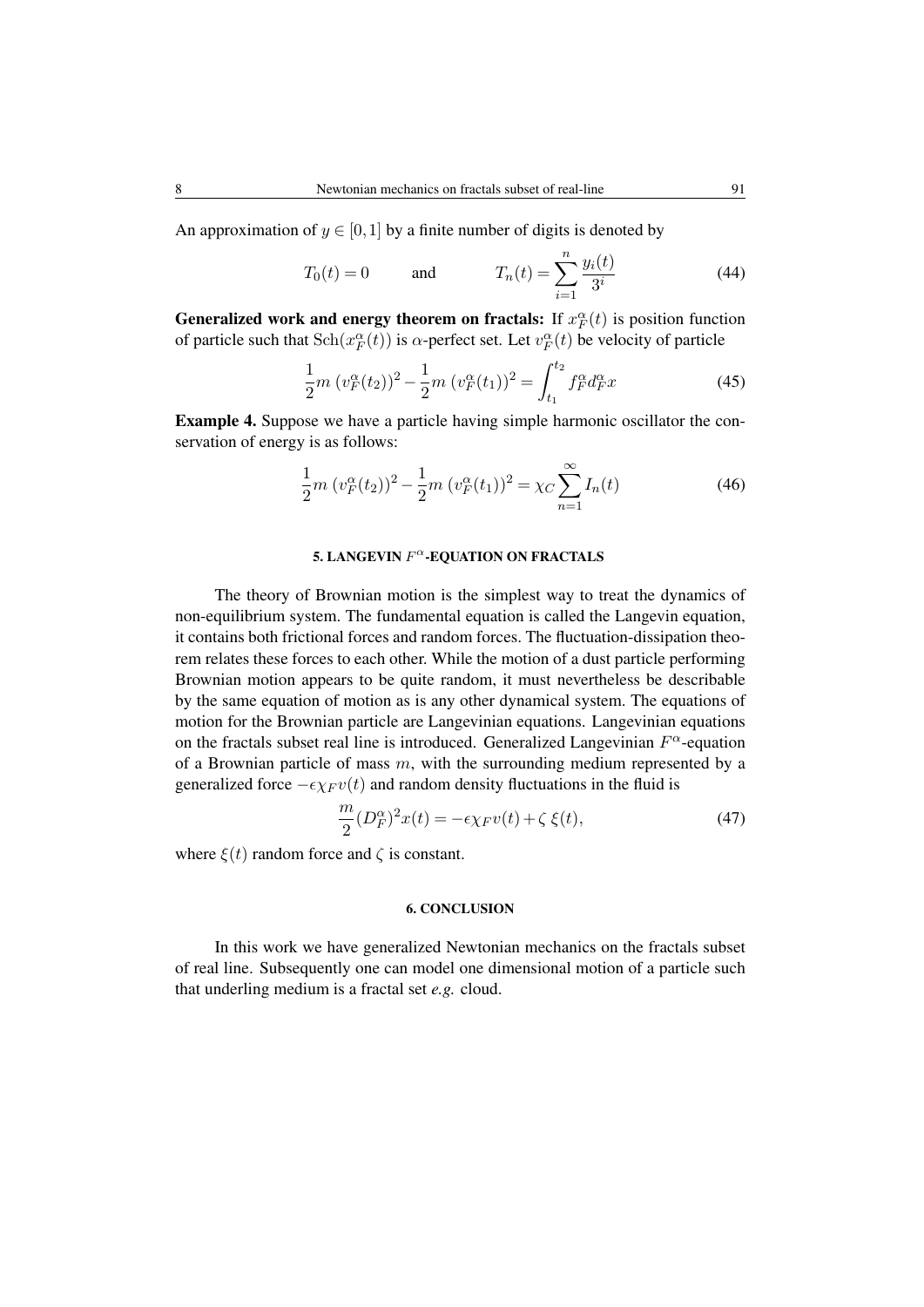#### **REFERENCES**

- 1. B.B. Mandelbrot, *The Fractal Geometry of Nature* (Freeman and company, 1977).
- 2. A. Bunde and S. Havlin (eds.), *Fractal in Science* (Springer, 1995).
- 3. K. Falconer, *The Geometry of fractal sets* (Cambridge University Press, 1985).
- 4. K. Falconer, *Fractal Geometry: Mathematical foundations and applications* (John Wiley and Sons 1990).
- 5. K. Falconer, *Techniques in Fractal Geometry* (John Wiley and Sons 1997).
- 6. G.A. Edgar, *Integral, Probability and Fractal Measures* (Springer-Verlag, New York, 1998).
- 7. K.M. Kolwankar and A.D. Gangal, Chaos 6, 505 (1996).
- 8. K.M. Kolwankar and A.D. Gangal, Paramana 48, 49-68 (1997).
- 9. K.M. Kolwankar and A.D. Gangal, Phys Rev. Lett. 80, 214 (1998).
- 10. K.M. Kolwankar and A.D. Gangal, *Local fractional calculus: a calculus for fractal space-time in fractals: Theory and Applications in Engineering*, eds. M. Dekking, J. Levy Vehel *et al.*, pp. 171-181 (Springer, 1999).
- 11. F.B. Adda and J. Cresson, J. Math. Anal. Appl. 263, 721-737 (2001).
- 12. A. Babakhani and V. Daftardar-Gejji, J. Math. Anal Appl. 270, 66 (2002).
- 13. K.B. Oldham and J. Spanier, *The Fractional Calculus* (Academic Press, New York, 1974).
- 14. E. Lutz, Phys. Rev. E 64, 051106 (2001).
- 15. A Rocco and B.J. West, Physica A 265, 535 (1999).
- 16. M.T. Barlow, *Diffusion on Fractals Lecture notes*, Math. Vol. 1690 (Springer, 1998).
- 17. R.Metzler and J. Klafter, Phys. Rep. 339, 1-77 (2000).
- 18. G.M. Zaslavsky, Phys. Rep. 371, 461 (2002).
- 19. R. Hilfer, J. Phys. Chem. B 104, 3914 (2000).
- 20. G.M. Zaslavsky, Physica D 76, 110 (1994).
- 21. A. Compts, Phys. Rev. E 53, 4191 (1996).
- 22. R. Hilfer and L. Anton, Phys Rev. E 51, 848 (1995).
- 23. R. Hilfer, *Application of fractional calculus in physics* (World Scientific Publishing Co., Singapore 2000).
- 24. K.S. Miller and B. Ross, *An Introduction to the Fractional Calculus and Fractional Differential Equations* (John Wiley, New York ,1993).
- 25. S.G. Samko, A.A. Kilbas and O.I. Marichev, *Fractional Integrals and Derivative-Theory and Applications* (Gordon and Breach Science Publishers 1993).
- 26. R. Metzler, E Barkai and J. Klafter, Phys. Rev. Lett. 83, 3563 (1999).
- 27. R. Metzler, W.G. Glöckle and T.F. Nonnenmacher, Physica A 211, 13 (1994).
- 28. U. Freiberg and M. Zähle, *Harmonic calculus on fractals-a measure geometric approach II*, preprint (2000).
- 29. K. Dalrymple, R.S. Strichartz and J. P. Vinson, J. Fourier Anal Appl. 5, 205 (1999).
- 30. J. Kigami, *Analysis on Fractals* (Cambridge University Press, 2000).
- 31. U. Freiberg, Math. Nachr. 260, 34 (2003).
- 32. R.S. Strichartz, J. Funct. Anal. 174, 76 (2000).
- 33. R.S. Strichartz, *Differential Equations of Fractals* (Princeton University Press, New Jersey, 2006).
- 34. J. Fahd, A. Thabet, G. Emrah *et al.*, Proceedings of the Romanian Academy, Series A: Mathematics Physics Technical Sciences Information Science 12, 309 (2011).
- 35. D. Baleanu, I. Sami Muslih, M. Eqab Rabei *et al.*, Romanian Reports in Physics 63(1), 3 (2011).